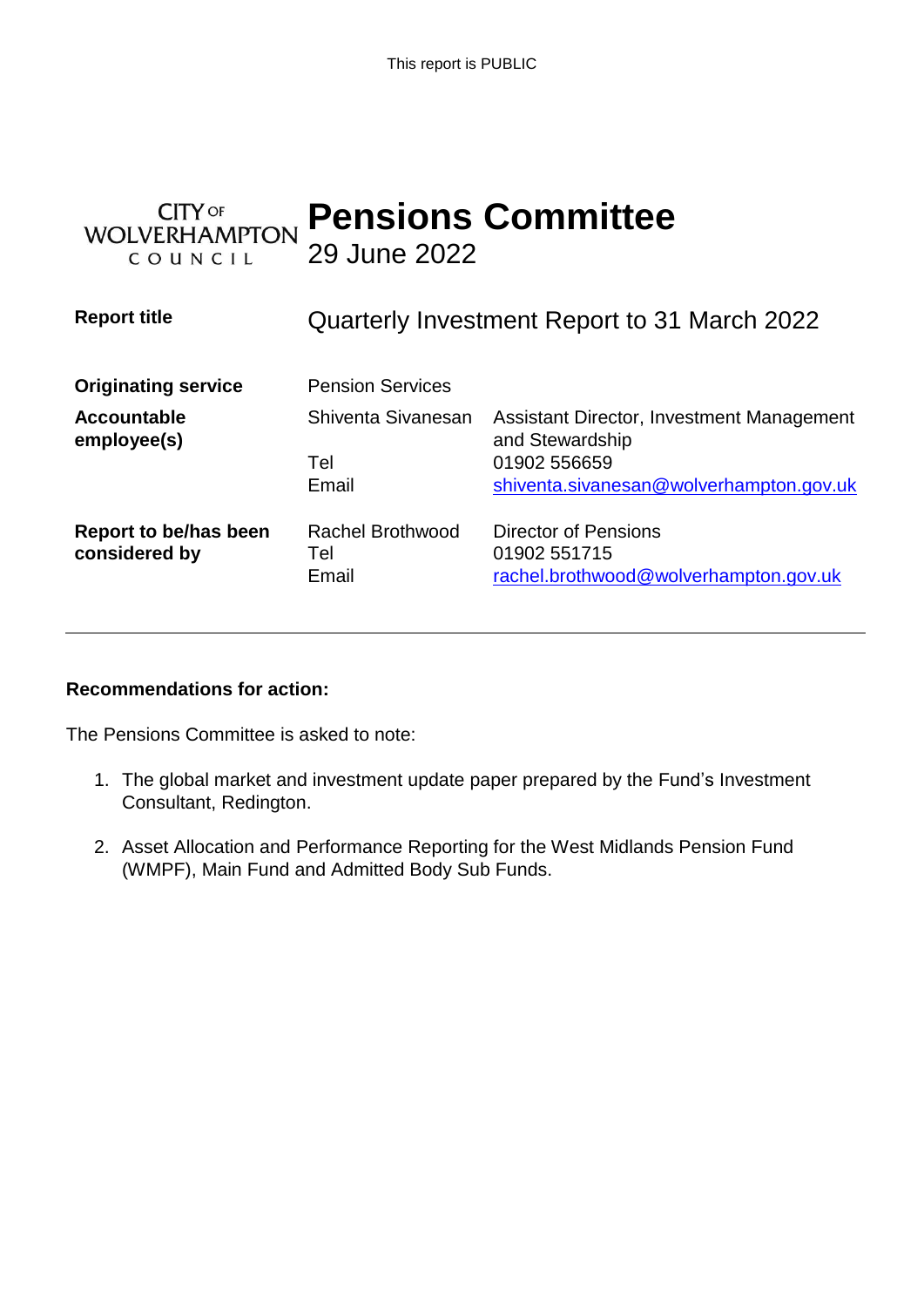#### **1.0 Purpose**

1.1 The investment report covers developments in investment markets, asset allocation and investment performance over the latest quarter in relation to the WMPF (Main Fund and Admitted Body Sub Funds). Supporting responsible investment activities are covered in a separate paper.

#### **2.0 Background**

- 2.1 This paper aims to bring together routine investment matters relevant to the management and implementation of the Fund's investment strategy and related policies:
	- I. The economic and market background environment in which the Fund operates and the outlook for different asset classes.
	- II. WMPF's investment strategy is outlined in the Investment Strategy Statement (ISS) and set in conjunction with the Funding Strategy Statement (FSS) to target a return over the long term to deliver the asset values required to meet benefit payments due to members. The Strategic Investment Allocation Benchmark (SIAB) forms part of the ISS and includes the target asset allocation and the levels of returns investment policies will be benchmarked against.
	- III. This report provides separate commentary on the Main Fund and Admitted Body Sub Funds (ABSF), established for former employers of the West Midlands Integrated Transport Authority Pension Fund, West Midlands Travel Limited (WMTL) and Preston Bus (PB).
	- IV. The Strategic Investment Allocation Benchmark (SIAB) Policy targets were refreshed as part of the 2020 ISS review as approved by the Pensions Committee in March 2020. Implementation of the ISS changes continues to progress and this report adopts an interim benchmark comprising policy targets that reflect partial transition to the strategic targets outlined in the ISS, designed to better meet the future needs of the WMPF.

#### **3.0 Executive Summary**

- 3.1 As at 31 March 2022, the WMPF's market value was £20.2 billion (incl. WMTL and PB ABSF). Stock markets and fixed income generally fell over the quarter although performance varied by region and sector.
- 3.2 The Main Fund decreased by 1.9% over the quarter, underperforming its benchmark by 0.5%. The Fund has produced strong absolute and relative returns over the 1 year outperforming the benchmark by 0.7%. Performance has trailed the benchmark over longer time periods.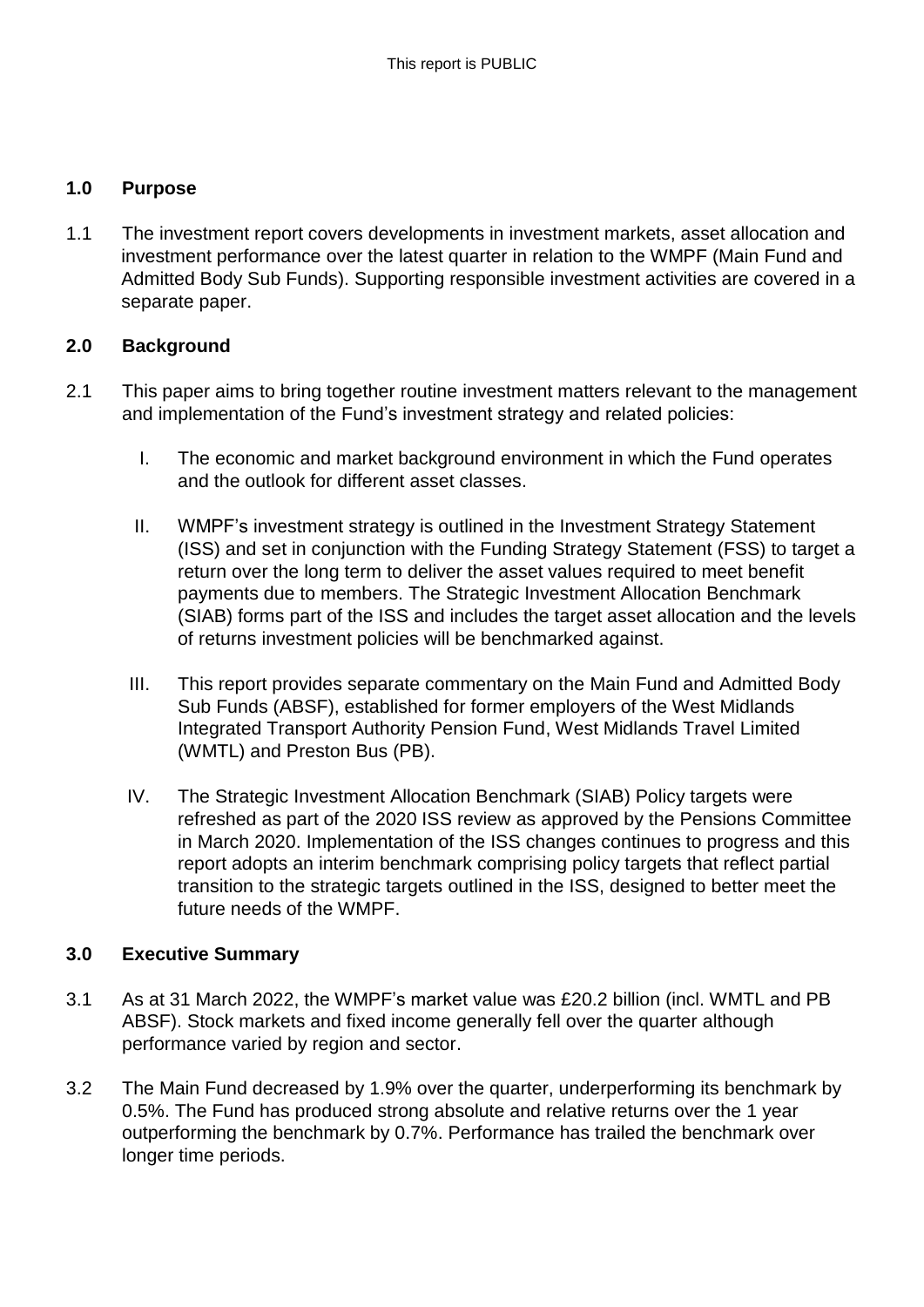3.3 The ABSF underperformed against their benchmarks over the quarter. WMTL has also underperformend over longer time periods whereas PB has outperformed over 1, 3 and 5 years. Negative relative performance was driven by the allocations to Diversified Growth Funds and Multi-Asset Credit which lagged their 'base rate plus' target performance as equity and credit markets fell over the period.

#### **4.0 Markets and Investment Background**

- 4.1 The Fund's Investment Consultant, Redington provides a quarterly update on the market background and market performance over the quarter. The report for the quarter to 31 March 2022, which further sets out the outlook for the Fund's key asset classes over the coming months, can be found in Appendix A.
- 4.2 Returns for the major asset classes for the period are shown below:

| Total Return (£)                                | Quarter | 12 months |
|-------------------------------------------------|---------|-----------|
| US Equity (S&P 500)                             | $-1.9%$ | 21.2%     |
| <b>Emerging Markets (MSCI Emerging Markets)</b> | $-4.4%$ | $-7.1%$   |
| UK Equity (FTSE All Share)                      | 0.5%    | 13.0%     |
| Gilts (GBI UK All Mats)                         | $-7.4%$ | $-5.3\%$  |
| Corporate Bonds (BofA ML Non-Gilts)             | $-6.2%$ | $-5.1\%$  |
| High Yield (BofA ML Global High Yield)          | $-3.3%$ | $-0.1%$   |

4.3 Equities generally fell in the quarter, although there was slightly positive performance from UK equities. There was negative performance across bond markets, with corporate bonds outperforming government bonds.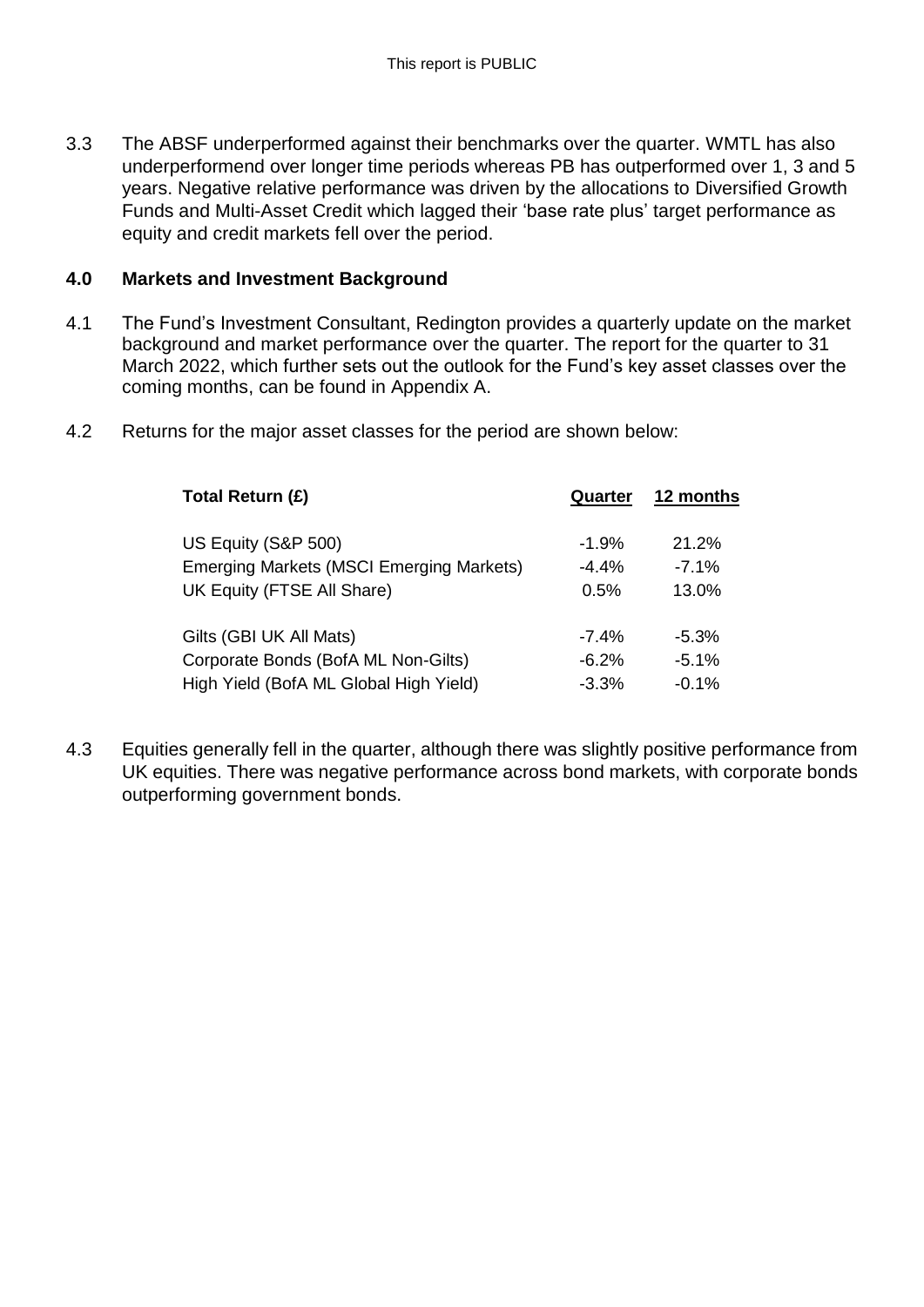#### **5.0 West Midlands Pension Fund**

#### *Main Fund Performance Summary*

5.1 The Main Fund delivered a return of -1.9% over the quarter, underperforming the benchmark return by 0.5%. The Fund's relative returns versus its benchmark over various time periods are shown below:



- 5.2 The Fund outperformed its benchmark over the 12 months to end of March. Private equity was a large contributor to positive relative performance as continued strong performance from the portfolio outperformed the listed equity index to which it is compared.
- 5.3 Infrastructure continues to be a negative contributor to relative performance over longer time periods.
- 5.4 Over 3 years the main detractors remain infrastructure, the combined global equity portfolio and a drag from holding excess cash in rising markets.
- 5.5 The asset allocation of the Main Fund as at the quarter end is set out overleaf. Interim benchmark weights have been introduced to reflect partial transition to the strategic targets outlined in the Fund's ISS. Full adoption of the ISS targets will take some time, especially for illiquid assets such as infrastructure and private debt.
- 5.6 The Fund remained overweight in growth assets versus previous policy targets, as a result of existing equity poistions and the strong performance from these asset types over the longer time period.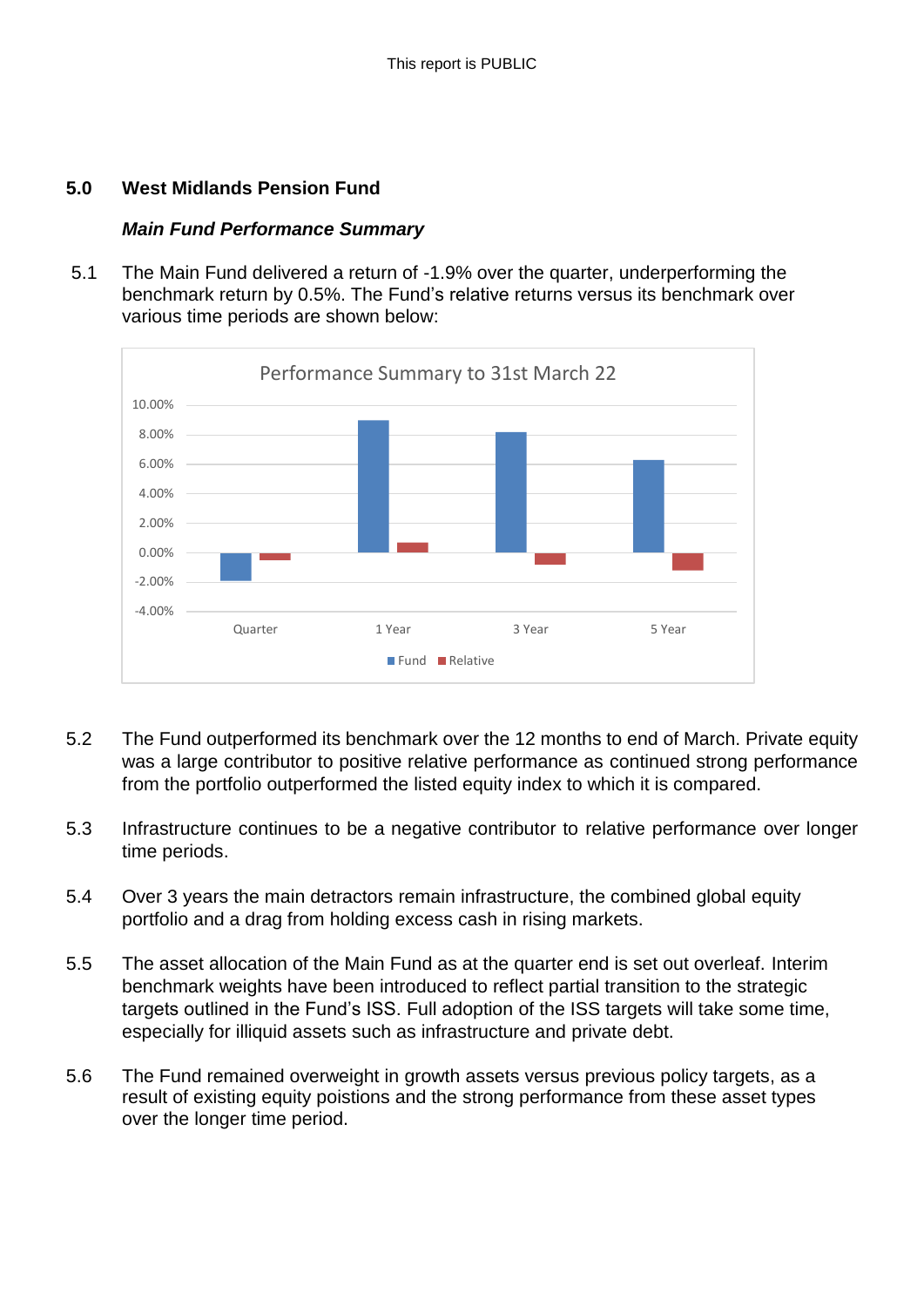|                                           | Weight @ 31/03/22 | <b>Final ISS target</b> | <b>Interim Benchmark</b> |
|-------------------------------------------|-------------------|-------------------------|--------------------------|
| <b>Total Equity</b>                       | 54%               | 42%                     | 48%                      |
|                                           |                   |                         |                          |
| <b>Private Equity</b>                     | 8%                | 6%                      | 6%                       |
|                                           |                   |                         |                          |
| Opportunistic                             | 2%                | 2%                      | 2%                       |
|                                           |                   |                         |                          |
| <b>TOTAL GROWTH</b>                       | 63%               | 50%                     | 56%                      |
|                                           |                   |                         |                          |
| Corporate Bonds                           | 5%                | 4%                      | 4%                       |
| Multi-Asset Credit/Specialist             | 3%                | 6%                      | 6%                       |
| <b>Emerging Market Debt</b>               | 4%                | 5%                      | 5%                       |
| <b>Private Debt</b>                       | 1%                | 6%                      | 1%                       |
|                                           |                   |                         |                          |
| Infrastructure                            | 4%                | 9%                      | 7%                       |
| Property                                  | 8%                | 9%                      | 9%                       |
|                                           |                   |                         |                          |
| <b>TOTAL INCOME</b>                       | 25%               | 38%                     | 31%                      |
|                                           |                   |                         |                          |
| Gilts                                     | 2%                | 2%                      | 2%                       |
| <b>ILG</b>                                | 7%                | 3%                      | 5%                       |
|                                           |                   |                         |                          |
| Low risk strategy (orphan liabilities)    | 1%                | 5%                      | 4%                       |
|                                           |                   |                         |                          |
| Cash                                      | 3%                | 2%                      | 2%                       |
|                                           |                   |                         |                          |
| <b>TOTAL STABILISING (incl. low risk)</b> | 12%               | 12%                     | 13%                      |
|                                           |                   |                         |                          |
| <b>TOTAL</b>                              | 100.0%            | 100.0%                  | 100.0%                   |

5.7 The Fund's focus remains on implementing the Strategic Asset Allocation (SAA) changes as agreed as part of the 2020 Investment Strategy review. Efforts have primarily focused on fixed income assets, with steps being taken to move towards new target weights in multi-asset credit, emerging market debt and private debt in particular, with equity holdings expected to be trimmed over the coming quarters. Options to add to the Fund's infrastructure investments are also being explored.

# **6.0 West Midlands Pension Fund**

# *Detailed Performance Commentary*

#### *Growth Assets*

6.1 The total combined equity fund delivered negative returns during the quarter but has produced strong absolute returns over the 1 year and longer time periods to 31 March.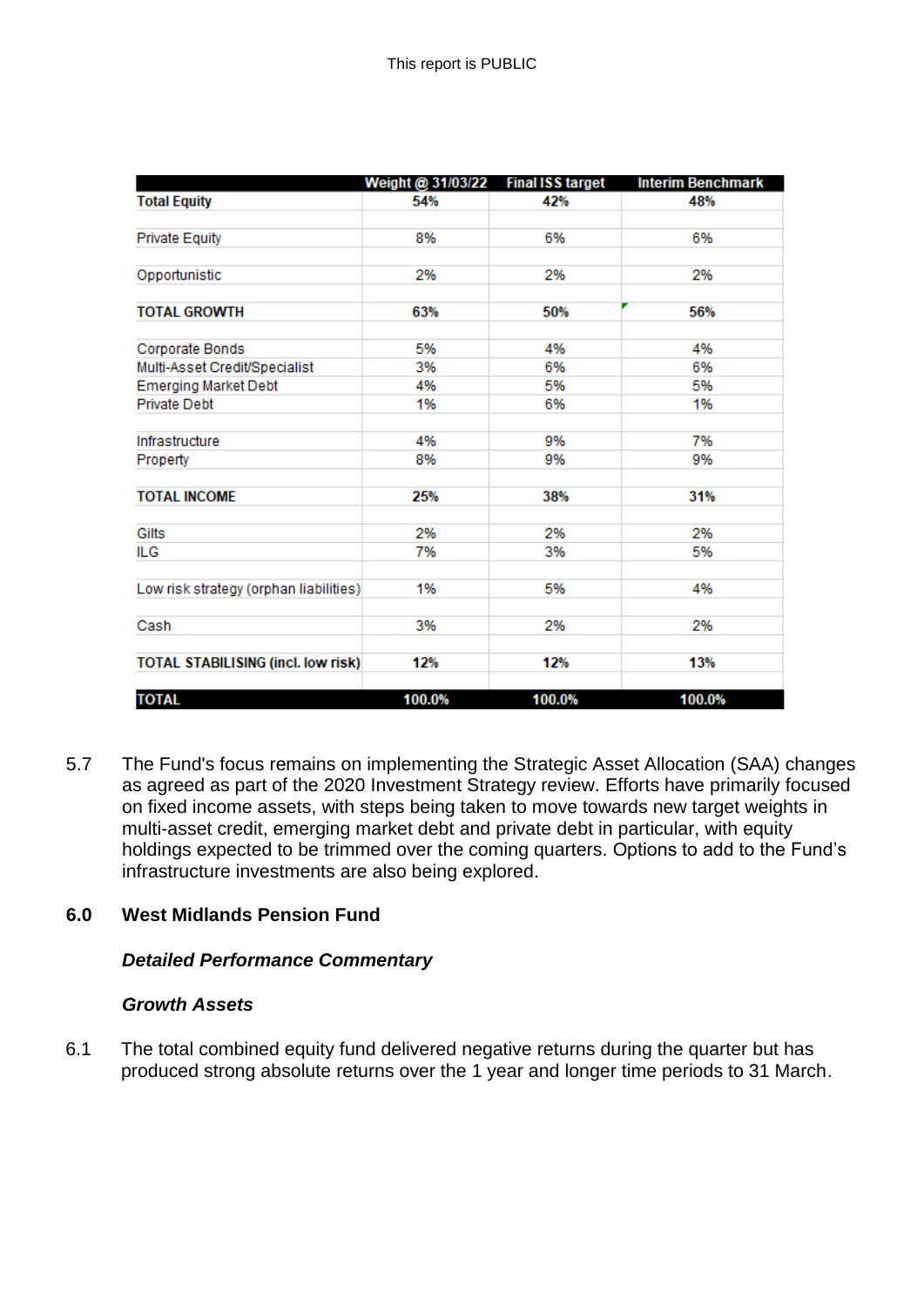6.2 The Main Fund's passive equity assets are now almost exclusively managed by the investment pool company, Local Government Pension Scheme Central Ltd (LGPSC) with a large proportion of these assets held in an LGPSC Global Equity passive fund. All passive funds performed broadly in line with the respective benchmarks during the quarter but with significant divergence between region and strategy as shown below:

|                                        | Quarter  | 12 months |
|----------------------------------------|----------|-----------|
| <b>LGPSC UK (FTSE All Share)</b>       | $0.4\%$  | 12.6%     |
| <b>LGPSC Global ex UK</b>              | $-3.1\%$ | 8.8%      |
| <b>LGPSC Dividend Growth (Blended)</b> | $-2.1%$  | 11.7%     |
| <b>LGPSC Climate Multi-Factor</b>      | $-3.9\%$ | 14.9%     |

- 6.3 Over the quarter the Fund's actively managed global equities comprised the LGPSC Active Equity fund, an allocation to sustainable equity managers and a basket of global equity futures.
- 6.4 The LGPSC Global Active Equity Fund has outperformed the benchmark over the quarter and longer time periods. The LGPSC Global Active Equity Fund is a blended multimanager portfolio consisting of 3 underlying portfolios.
- 6.5 Emerging markets performed negatively over the quarter with the Fund's Emerging Market Equity portfolio underperforming its benchmark. The portfolio has lagged its benchmark over longer time periods.
- 6.6 The private equity portfolio outperformed during the quarter and significantly outperformed over 1 year. The benchmark used for this asset class comprises listed equities plus an outperformance target (with a 3 month lag). Over longer time periods the portfolio has met expectations.

|                                | Quarter | 1 Year | 3 year |
|--------------------------------|---------|--------|--------|
| Private Equity Portfolio       | 9.3%    | 36.5%  | 23.0%  |
| FTSE All World +1% (3m lagged) | $6.4\%$ | 21.0%  | 19.4%  |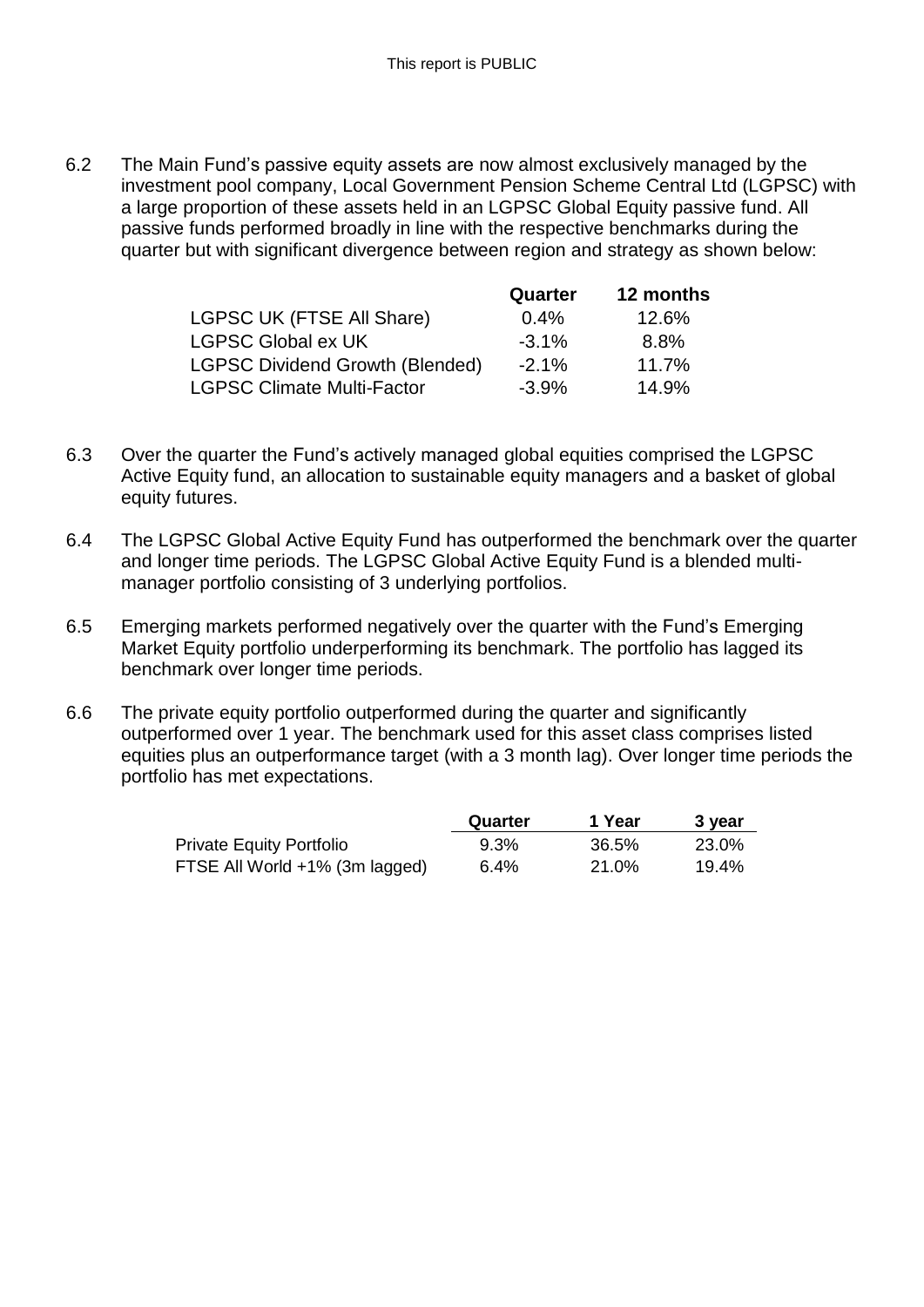#### *Income Assets*

- 6.7 The Fund's income segment trailed its respective benchmark over the quarter and over 12 months. The aggregate property portfolio outperformed the benchmark over the quarter with strong relative performance from the indirect portfolio. The property portfolio has delivered strong absolute returns over the 1 year and longer time periods.
- 6.8 The infrastructure portfolio has delivered a positive return over the course of the quarter and year but, as previously reported, the portfolio has significantly underperformed its target return (CPI +4%) over most time periods.

|                                                         | Quarter |                                                   | 1 Year | 3 Year |  |
|---------------------------------------------------------|---------|---------------------------------------------------|--------|--------|--|
|                                                         |         | Return Relative Return Relative Return Relative   |        |        |  |
| Infrastructure Portfolio                                |         | $3.3\%$ $0.8\%$ $7.7\%$ $-2.8\%$ $1.7\%$ $-5.1\%$ |        |        |  |
| Property Portfolio 5.6% 1.1%   18.4% -1.1%   7.9% -0.1% |         |                                                   |        |        |  |

6.9 The Fund's fixed interest holdings produced negative performance as a result of the increasing interest rate environment. Within the Fund's fixed interest holdings, corporate bonds have outperformed the benchmark over the quarter and longer time periods. The emerging market debt holdings underperformed their benchmark over the quarter, which has impacted longer term performance. Whilst the Fund's multi asset credit holdings managed to provide some protection from broader credit markets, they have underperformed over the quarter and longer time periods.

|                             | Quarter       |          | 1 Year |                                                      | 3 Year |                 |
|-----------------------------|---------------|----------|--------|------------------------------------------------------|--------|-----------------|
|                             | <b>Return</b> | Relative |        | <b>Return Relative</b>                               | Return | <b>Relative</b> |
| Corporate Bonds             |               |          |        | $-5.0\%$ 1.2% $-3.6\%$ 1.6% 2.9%                     |        | 1.9%            |
| Multi Asset Credit          |               |          |        | $-3.0\%$ $-1.0\%$ $-0.3\%$ $-0.5\%$ $1.8\%$ $-1.2\%$ |        |                 |
| <b>Emerging Market Debt</b> | -7.5%         |          |        | $-1.8\%$ $-4.4\%$ $-0.8\%$ 0.6%                      |        | 1.5%            |

# *Stabilising Assets*

- 6.10 Stabilising Fixed Income: The stabilising portfolio comprises the Fund's exposure to government bonds and index linked securities and cash. The stabilising component of the fixed interest portfolio delivered negative returns for the quarter as yields on sovereign debt rose (meaning prices fell).
- 6.11 Over the quarter, 1 and 3 year timeframes the stabilising portfolio has outperformed its benchmark.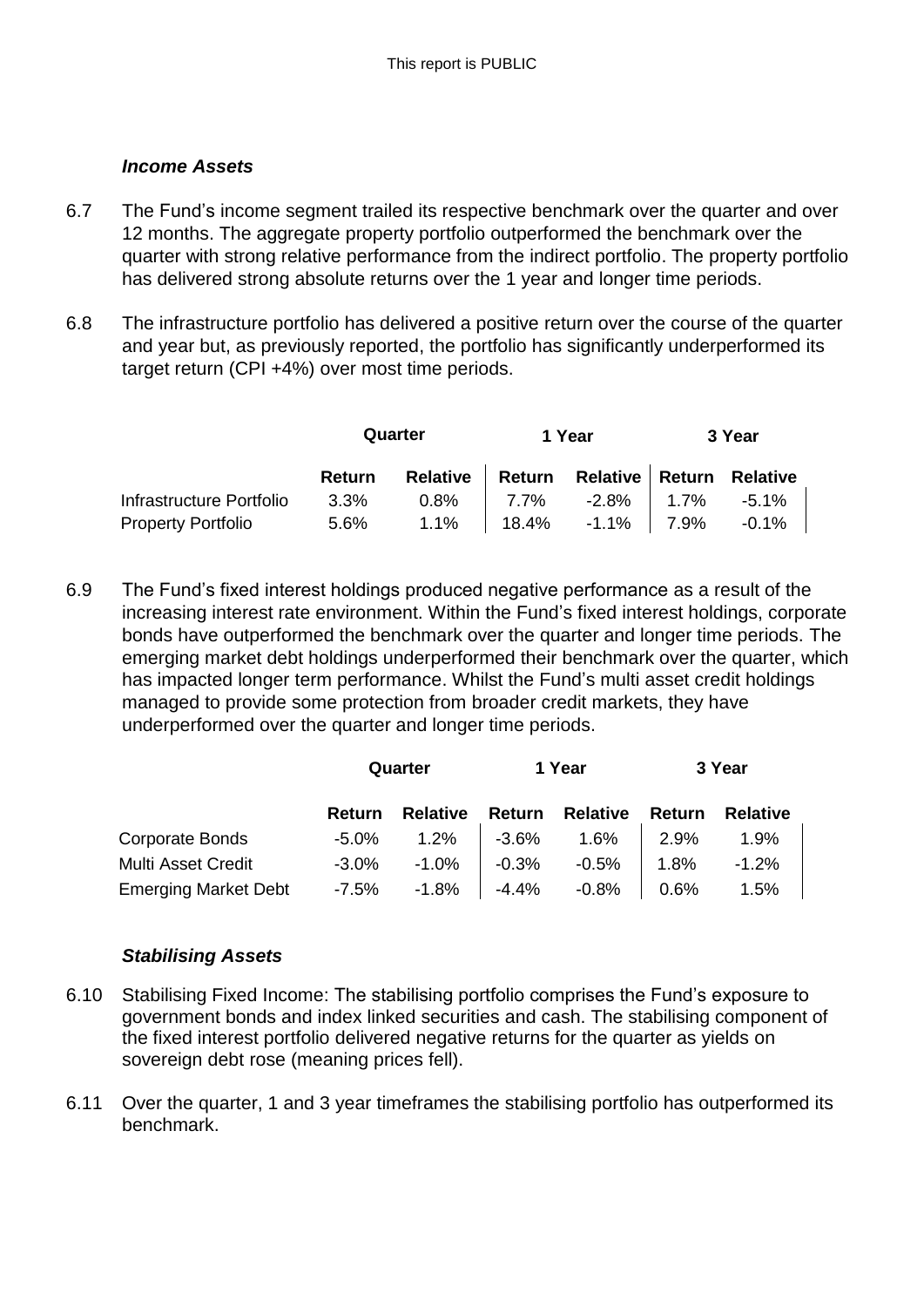# *Currency*

6.12 The Fund currently only hedges a small proportion of its foreign currency exposure (25% for EUR equities). The hedge has had a small negative impact on performance over the quarter but has had a positive impact over the 1 and 3 year period. The hedge overlay is primarily a risk reduction tool.

# **7.0 Admitted Body Sub Funds (ABSFs)**

7.1 The current allocation for the two ABSFs is shown below.

| <b>Asset Class</b>              |   | Value @31/03/22 | <b>Target %</b> | <b>Current %</b> |
|---------------------------------|---|-----------------|-----------------|------------------|
| <b>Total Equities</b>           | £ | 93,613,009      |                 | 32%              |
|                                 |   |                 |                 |                  |
| <b>UK Equities</b>              | £ | 6,786,960       |                 | 2%               |
| North America Equity Index      | £ | 37,349,295      |                 | 13%              |
| Europe (ex UK) Equity Index     | £ | 22,112,210      |                 | 8%               |
| Japan Equity Index              | £ | 7,521,575       |                 | 3%               |
| Asia Pac exJap Dev Equ Ind      | £ | 8,114,696       |                 | 3%               |
| World Emerging Markets Equ Ind  | £ | 11,728,274      |                 | 4%               |
|                                 |   |                 |                 |                  |
| <b>Newton Real Return</b>       | £ | 35,910,260      |                 | 12%              |
| <b>Baillie Gifford DGF</b>      | £ | 37,815,066      |                 | 13%              |
|                                 |   |                 |                 |                  |
| <b>Total Equities &amp; DGF</b> | £ | 167,338,336     | 16%             | 58%              |
|                                 |   |                 |                 |                  |
| Corporate Bonds                 | £ | 9,719,006       |                 | 3%               |
| Multi Asset Credit              | £ | 52,261,146      |                 | 18%              |
| <b>Private Debt</b>             | £ | 1,451,627       |                 | 1%               |
| LDI                             | £ | 56,085,945      |                 | 19%              |
|                                 |   |                 |                 |                  |
| <b>Total Credit &amp; LDI</b>   | £ | 119,517,724     | 84%             | 41%              |
| Cash                            | £ | 2,146,775       | 0%              | 1%               |
|                                 |   |                 |                 |                  |
|                                 |   |                 |                 |                  |
| <b>Total</b>                    |   | £289,002,834.71 |                 | 100%             |

WMTL asset allocation (excluding buy-in policy):

The allocation to private debt is expected to increase over time. Commitments have been made in this area, however, given the private nature of these assets these commitments will draw down over a period of time, moving the allocation towards the target.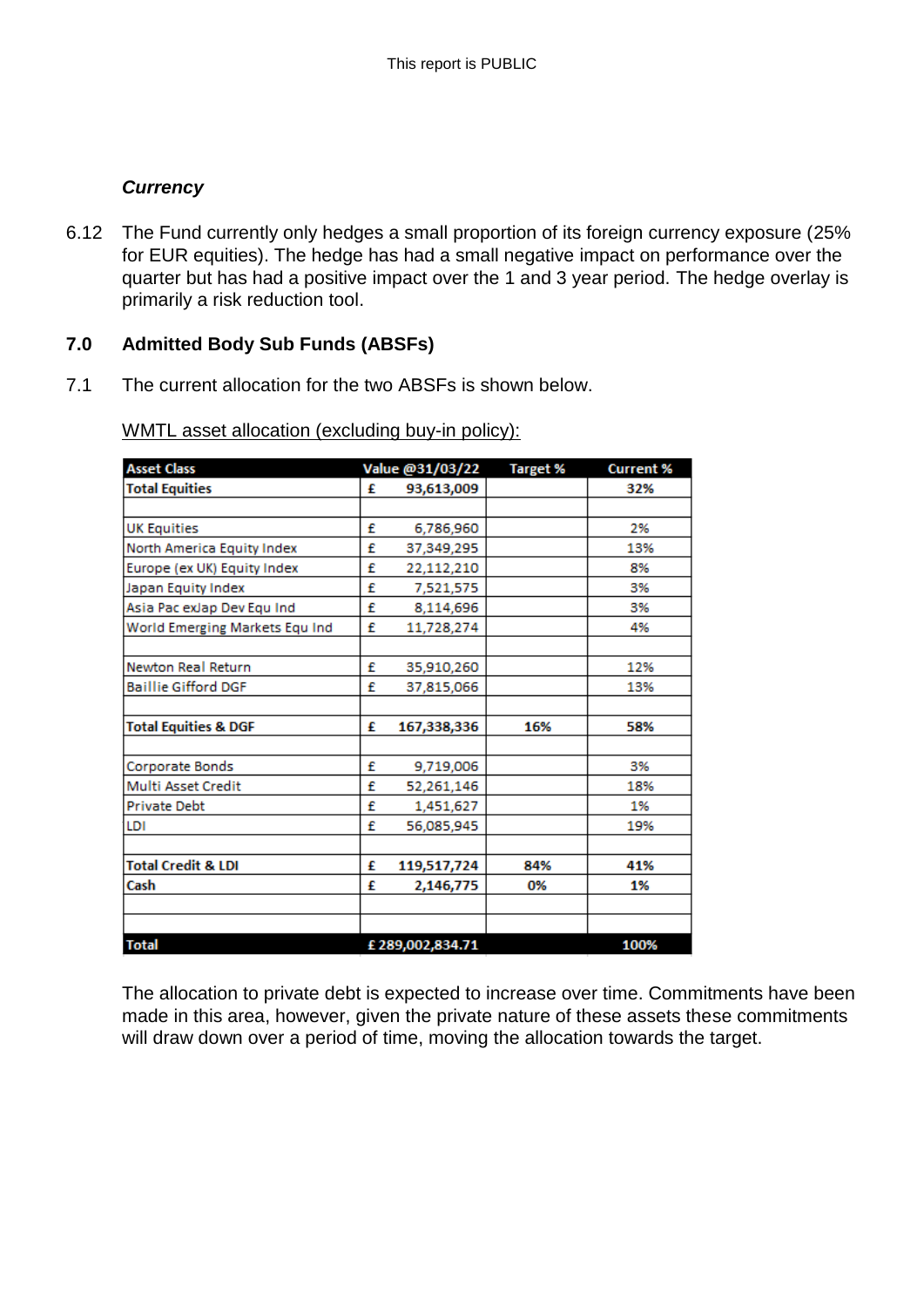# PB asset allocation:

| <b>Asset Class</b>               |   | Value @31/03/22 | <b>Target %</b> | <b>Current %</b> |
|----------------------------------|---|-----------------|-----------------|------------------|
| <b>Total Equities</b>            | £ | 2,825,125       | 15%             | 14%              |
|                                  |   |                 |                 |                  |
| <b>UK Equities</b>               | £ | 237,118         |                 | 1%               |
| North America Equity Index       | £ | 1,223,551       |                 | 6%               |
| Europe (ex UK) Equity Index      | £ | 390,268         |                 | 2%               |
| Japan Equity Index               | £ | 314,489         |                 | 2%               |
| Asia Pac exJap Dev Equ Ind       | £ | 228,810         |                 | 1%               |
| World Emerging Markets Equ Ind   | £ | 430,889         |                 | 2%               |
|                                  |   |                 |                 |                  |
|                                  |   |                 |                 |                  |
| Total Fixed Interest, LDI & cash | £ | 16,500,042      | 85%             | 84%              |
|                                  |   |                 |                 |                  |
| Corporate Bonds                  | £ | 5,004,094       |                 | 26%              |
| Multi Asset Credit               | £ | 5,720,162       |                 | 29%              |
| LDI                              | £ | 5,775,785       |                 | 29%              |
| Cash                             | £ | 291,512         |                 | 1%               |
|                                  |   |                 |                 |                  |
| <b>Total</b>                     |   | £ 19,616,679.34 | 100%            | 100%             |

# **WMTL Performance**

7.2 The Fund significantly underperformed over the quarter and 1 year. Performance is more in line with the benchmark over the 3 and 5 year periods. Relative performance is driven by the multi-asset credit and diversified growth fund holdings which underperformed their 'base rate plus' target performance as equity and credit markets fell over the period.

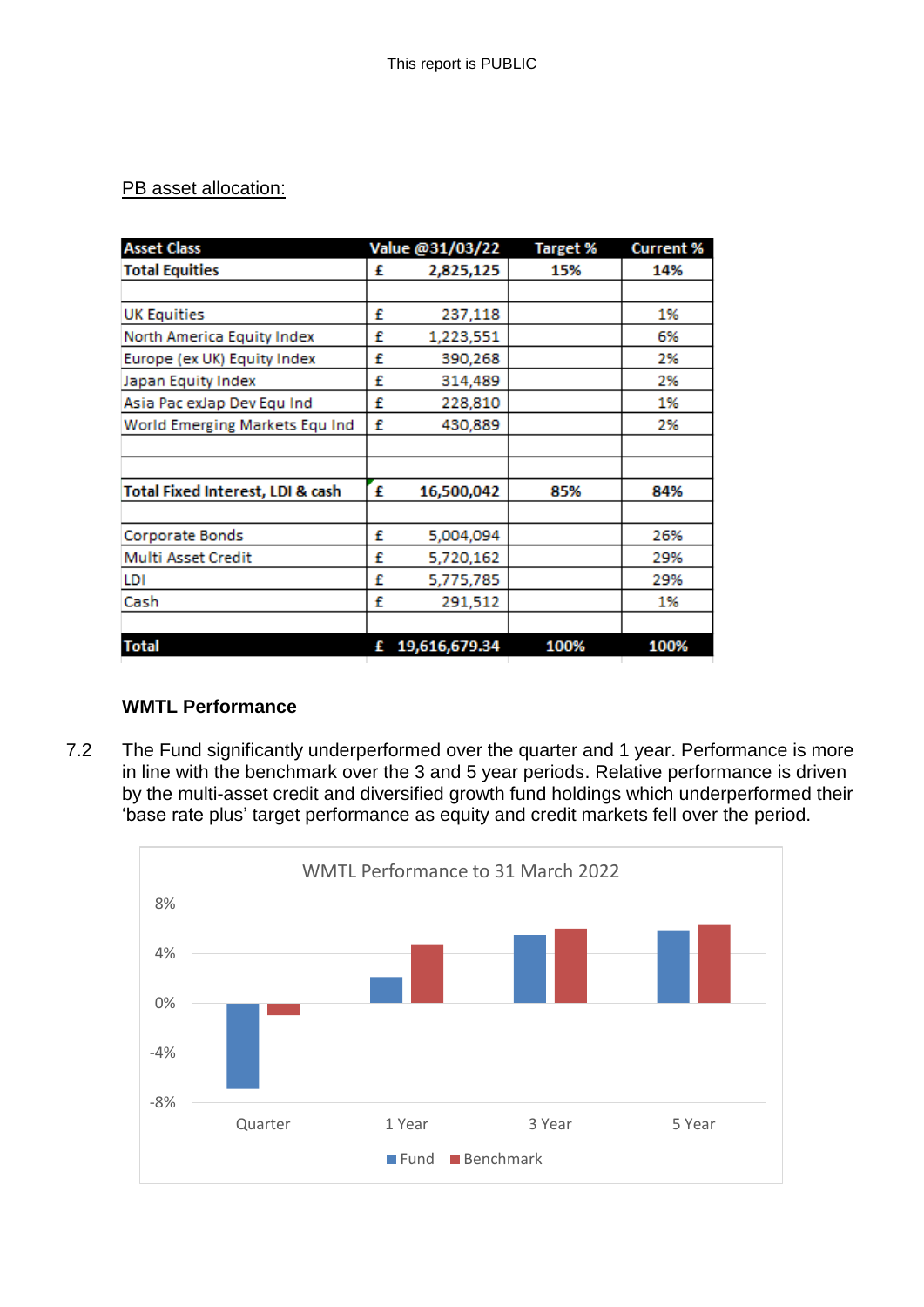#### **Fixed Income**

7.3 Alongside the multi-asset credit holding in the bond portfolio, there are passive index linked gilts and actively managed corporate bonds. The corporate bond mandate has outperformed its benchmark over the quarter and 1 year whilst the multi-asset credit has underperformed over the same time periods.

# **Diversified Growth Funds**

7.4 Both Diversified Growth Fund holdings delivered negative absolute and relative performance over the quarter. Over the 1 year the total Diversified Growth portfolio underperformed the benchmark.

#### **PB Performance Summary**

7.5 PB performance is summarised below. The Fund underperformed over the quarter but has outperformed over the 1, 3 and 5 year periods. Underperformance over the quarter was driven by the Multi-Asset Credit allocation.



7.6 PB's holding in passive equities, index-linked gilts, multi-asset credit and corporate bonds are the same as those held by WMTL, with performance outlined above.

# **8.0 Investment Pooling Update – LGPS Central Ltd**

8.1 The Fund continues to work closely with its investment pool company LGPSC Ltd and Partner Funds to look for opportunities to transition assets where it can see value add from doing so, including the opportunity to make cost savings.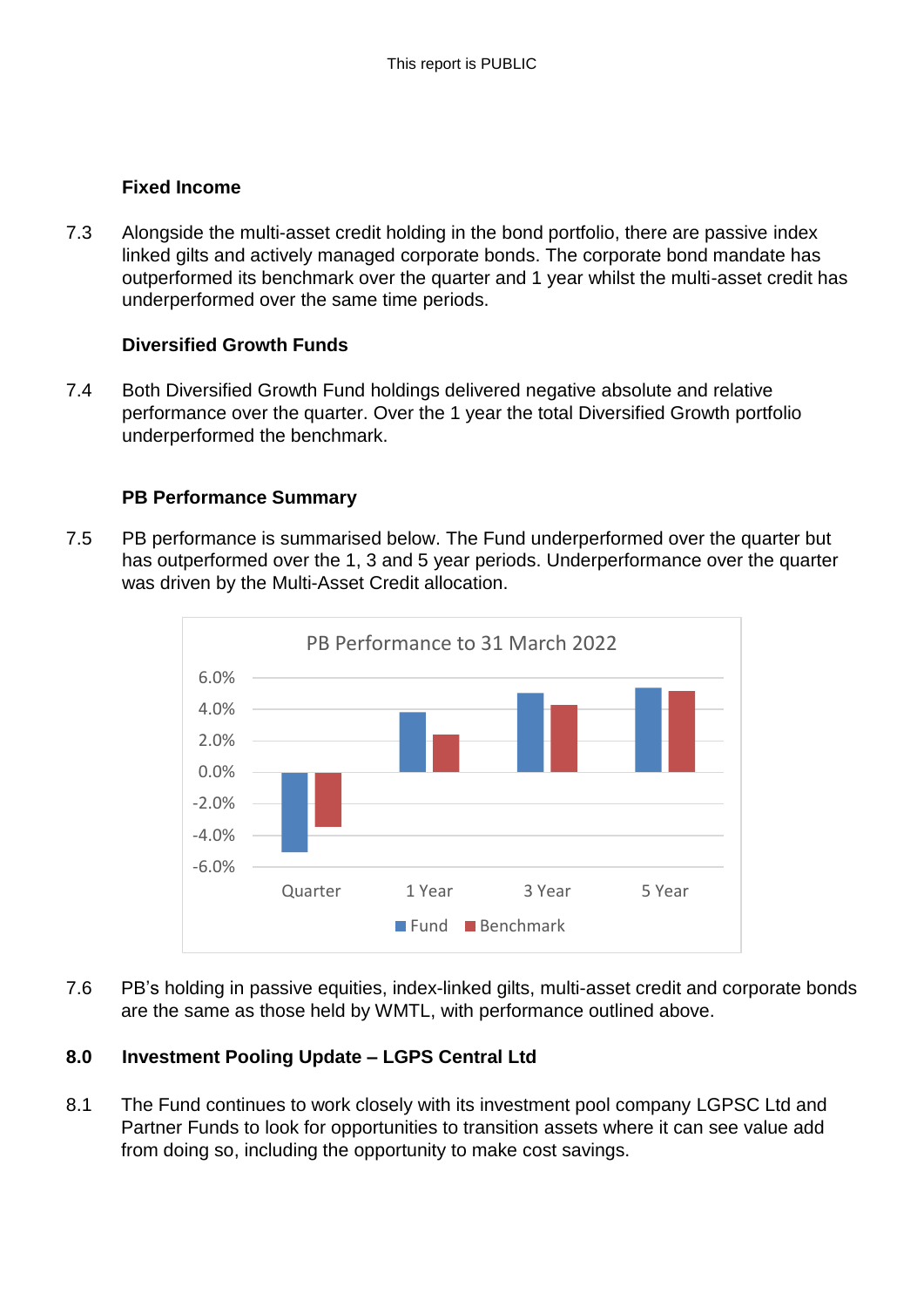# **9.0 Investment Strategy Statement (Annual Review)**

- 9.1 In defining the implementation of the Fund's Investment Strategy the ISS sets out the SIAB including the permitted ranges for each asset type.
- 9.2 A full in-depth review of the Fund's ISS is completed every 3 years in conjunction with the triennual funding and valuation process. In addition, interim annual reviews are also completed to complement this cycle.
- 9.3 The Fund completed a full review of its Investment Strategy over 2019/20 resulting in significant changes to the Funds SIAB being approved in March 2020. Implementation of these strategy changes is underway as communicated separately to this Committee. As the Fund is significantly increasing its allocation to private markets it will take time until the Funds positioning closely matches the policy targets stated in the ISS.
- 9.4 The interim review referenced last quarter confirms these strategy changes remain appropriate for the Fund to meet its longer-term objectives. The Fund's Investment Consultant, Redington, who advised the Fund during the 2019/20 review has provided Fund Officers with a confirmation statement confirming their ongoing support for the strategy changes being implemented.
- 9.5 Whilst the longer-term strategy remains the focus and is unchanged, Fund Officers are alive to the significant changes to the investment and economic landscape that have occurred since 2020. Given this backdrop and the Fund's overarching goals, including with regards to sustainability objectives, it was agreed by the Pensions Committee last quarter that the increase in allocation to emerging markets equities, which was agreed within the Liquid Growth portion of the SIAB, is put on hold for the time being pending a full review of the Fund's existing and potential holdings in this area. This area of the portfolio is to be reviewed in more detail in line with the broader strategy review as part of the triennial valuation.

# **10.0 Financial Implications**

- 10.1 The financial implications are set out throughout the report.
- **11.0 Legal Implications**
- 11.1 This report contains no direct legal implications.
- **12.0 Equalities Implications**
- 12.1 This report contains no direct equal opportunities implications.
- **13.0 Other Implications**